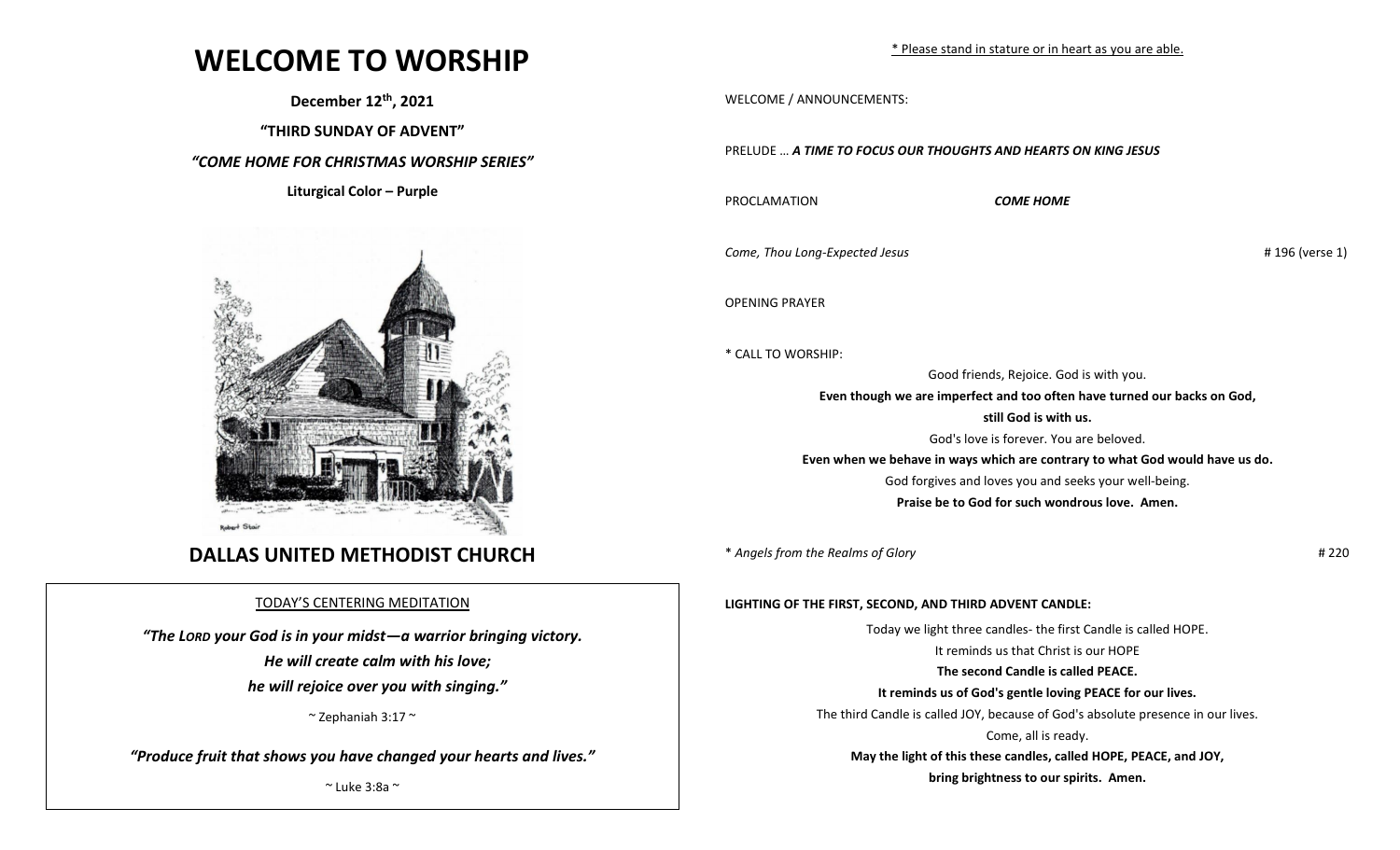#### *Advent Song (Light the Advent Candle)* # 2090 (verses 1,2,3)

#### CALL TO CONFESSION

PRAYER OF CORPORATE CONFESSION & MOMENTS OF SILENCE FOR PERSONAL CONFESSION:

**It is getting more and more difficult, Lord, for us to keep our attention on the holy things. Our lives are caught up in the planning, parties, gifts, and other such things. We get side-tracked too easily and exhausted, we fall into restless sleep. The cries of those in need abound and we are overwhelmed by the need. Too often we turn a deaf ear because we feel we just can't meet all the needs that are presented to us. Heal our hearts and spirits, Lord. Help us understand that you do not ask us to heal everything but rather to find a simple way in which we might lighten someone else's burden, as you have lightened our lives. You have brought hope and peace to us. Now cause us to rejoice in the wondrous things that you have done. Teach us to use our gifts for the common good, and that in helping, we find great and abundant joy. In Jesus' Name, we pray. Amen.**

WORDS OF ASSURANCE & PARDON

**Special Selection** Tom and Nancy Musso

\* A CHRISTMAS AFFIRMATION OF FAITH: written by Rev. Stephen M. Fearing – www.stephenmfearing.com

**We believe that God has come to us as a little child, making our weakness his strength, securing our salvation by becoming one of us, blessing us with a steadfast savior, filling our hearts with joy to be shared with one another.** **We believe that God has birthed righteousness and justice into the world, giving us a law that will be written upon our hearts, making the cause of the oppressed the highest priority, declaring an everlasting reign of peace, defeating the power of pain and suffering. We believe that God calls us to participate in this reality of love, inviting us to proclaim Christ's resurrection at the Table, transforming us as disciples to go out into the world, sending us forth to announce his kingdom of peace and comfort, challenging us to see everyone as nothing less than beloved children. This we believe. This we preach. This we seek to embody in word and deed. Amen and Amen.**

#### *JESUS LOVES THE LITTLE CHILDREN*

**Jesus loves the little children, all the children of the world. Red and yellow, black and white, they are precious in his sight. Jesus loves the little children of the world.**

CHILDREN'S CHAT Nancy Musso CHILDREN'S CHAT Nancy Musso CHILDREN'S CHAT

*WHERE CHILDREN BELONG* # 2233 (sing twice)

**Welcomed as part of the worshiping throng. Water, God's Word, bread and cup, prayer and song: This is where children belong.**

**This, this is where children belong,**

TIME OF PRAYER / THE LORD'S PRAYER: (*Ecumenical Text*)

**Our Father in Heaven, hallowed be your name, your kingdom come, your will be done on Earth, as it is in Heaven. Give us today our daily bread. Forgive us our sins, as we forgive those who sin against us. Save us from the time of trial, and deliver us from evil. For the kingdom, the power, and the glory are yours now and forever. Amen.**